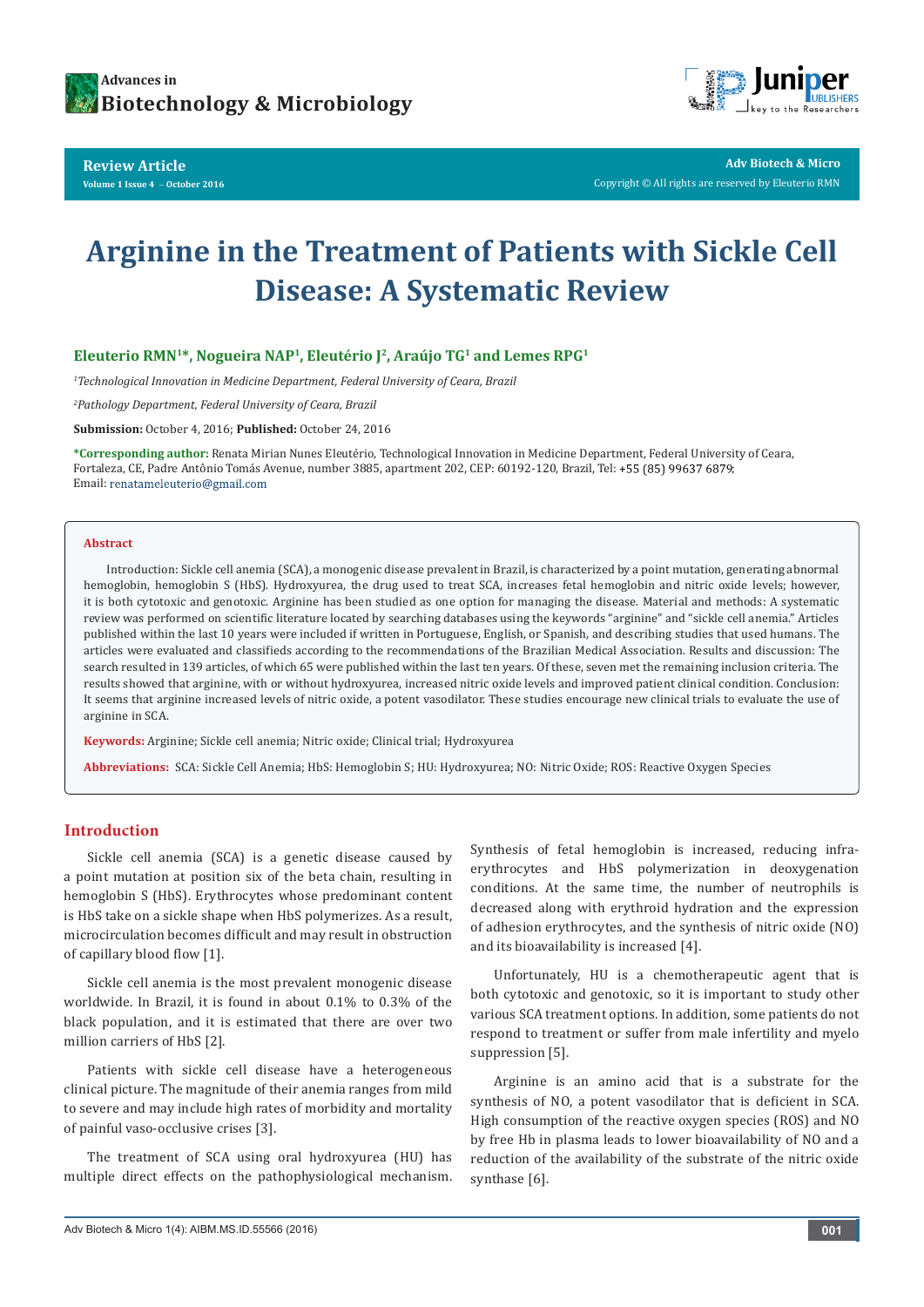In this context, the goal of this review was to assess the articles that discuss using L-arginine in the treatment of patients with SCA.

### **Material and Methods**

A systematic review of articles found in the scientific literature was performed. PubMed, Lilacs, Embase, the Cochrane library, and Google Scholar were used to locate the articles. Search terms such as "arginine" and "sickle cell anemia" were used. The main descriptors in the search strategy were: ("arginine" [MeSH Terms] or "arginine" [All Fields]) and ("anemia, sickle cell" [MeSH Terms] or ("anemia" [All Fields] and "sickle"[All Fields] and "cell"[All Fields]) or "sickle cell anemia"[All Fields]

**Table 1:** Studies included in the systematic review

or ("anemia"[All Fields] and "sickle"[All Fields] and "cell"[All Fields]) or "anemia sickle cell" [All Fields]).

After evaluation, those reports published from 2006-2016 in Portuguese, English, or Spanish describing experiments that were conducted only in humans were included. Narrative reviews were excluded. The articles were then evaluated for methodological quality. Only those approved were included in the review.

# **Results and Discussion**

Of the 139 articles resulting from the search, 65 were published in the last ten years. Of these, seven articles met the remaining inclusion criteria (Table 1).

| <b>Rapic 1.</b> Oldules included in the systematic review |          |    |                                             |             |                                                                     |                                                                      |
|-----------------------------------------------------------|----------|----|---------------------------------------------|-------------|---------------------------------------------------------------------|----------------------------------------------------------------------|
| <b>Author</b> (year)                                      | Level    | N  | <b>Patient profile</b>                      | Route       | <b>Study design</b>                                                 | <b>Results</b>                                                       |
| Ogungbemi et<br>al. $[7]$                                 | $\bf{B}$ | 60 | <b>Adults with</b><br>sickle cell<br>anemia | <b>Oral</b> | <b>Prospective clinical</b><br>trial                                | Increased nitric oxide levels, improvements<br>in heart rate indices |
| Morris et al. [6]                                         | A        | 38 | Children with<br>sickle cell anemia         | Nasal       | Double-blind<br>randomized placebo-<br>controlled clinical<br>trial | Reduction in pain and opioid use                                     |
| Elias et al. [8]                                          | B        | 31 | Adults with sickle<br>cell anemia           | Oral        | Prospective clinical<br>trial                                       | Increasednitric oxide levels                                         |
| Cox et al. $[9]$                                          | B        | 21 | Adults with sickle<br>cell anemia           | Oral        | Retrospective case<br>control                                       | No difference in hemolytic markers                                   |
| McMahon et al.<br>[10]                                    | A        | 27 | Adults with sickle<br>cell anemia           | Topical     | Phase II clinical trial                                             | Leg ulcers healed in 78% within 3 months of<br>treatment             |
| Sullivan et al. [11]                                      | B        | 22 | Adults with sickle<br>cell anemia           | Oral        | Prospective clinical<br>trial                                       | Increased nitric oxide levels in both groups                         |
| Little et al. [12]                                        | B        | 24 | Adults with sickle<br>cell anemia           | Oral        | Prospective clinical<br>trial                                       | Increased plasma levels among arginine-<br>treated group             |

The use of supplementation with L-arginine in SCA was studied by Ogungbemi et al. [7] utilizing 28 patients who were compared to a control group of 32 people. The authors observed that oral supplementation with L-arginine increased the availability of NO and improved heart rates in patients with SCA.

Morris et al. [6] conducted a double-blind randomized placebo-controlled trial with inhaled L-arginine in 38 patients with vessel occlusion, finding a significant reduction in pain and in the use of opioids.

Elias et al. [8], in a clinical trial with 31 patients, evaluated hematological parameters and demonstrated that NO increased in patients with SCA. This demonstrates the action of oral arginine associated with HU in increasing the availability of NO with the intent of reducing pain and vessel oclusion.

In a Tanzanian case-control study between July 2007 and June 2009, patients with SCA were evaluated for plasma amino acids. No difference was found in hemolytic markers between a group of young African patients and older Americans, possibly

reflecting differences in cause of death and disease severity [9].

A phase II clinical trial conducted by Mc Mahon et al. [10] treated patients with SCA and ulcers of the lower refractory members with a standard treatment for at least 6 months. They demonstrated that topical use of butyrate arginine cured 30% of the patients at 12 weeks and 78% after 3 months.

In turn, Sullivan et al. [11] aimed to determine the effect of oral arginine on NO levels in patients with sickle cell disease with and without acute chest syndrome, using a group of healthy people as a control. After arginine supplementation, the NO increased in all groups to a similar degree, and lung function and physiological parameters, such as blood pressure and heart frequency, were minimally affected.

Little et al. [12] studied patients with SCA who used oral L-arginine and sildenafil. L-arginine increased plasma ornithine and arginine, but not citrulline. Thus, the author discusses the possibility that arginase was offset by the plasma for NO production.